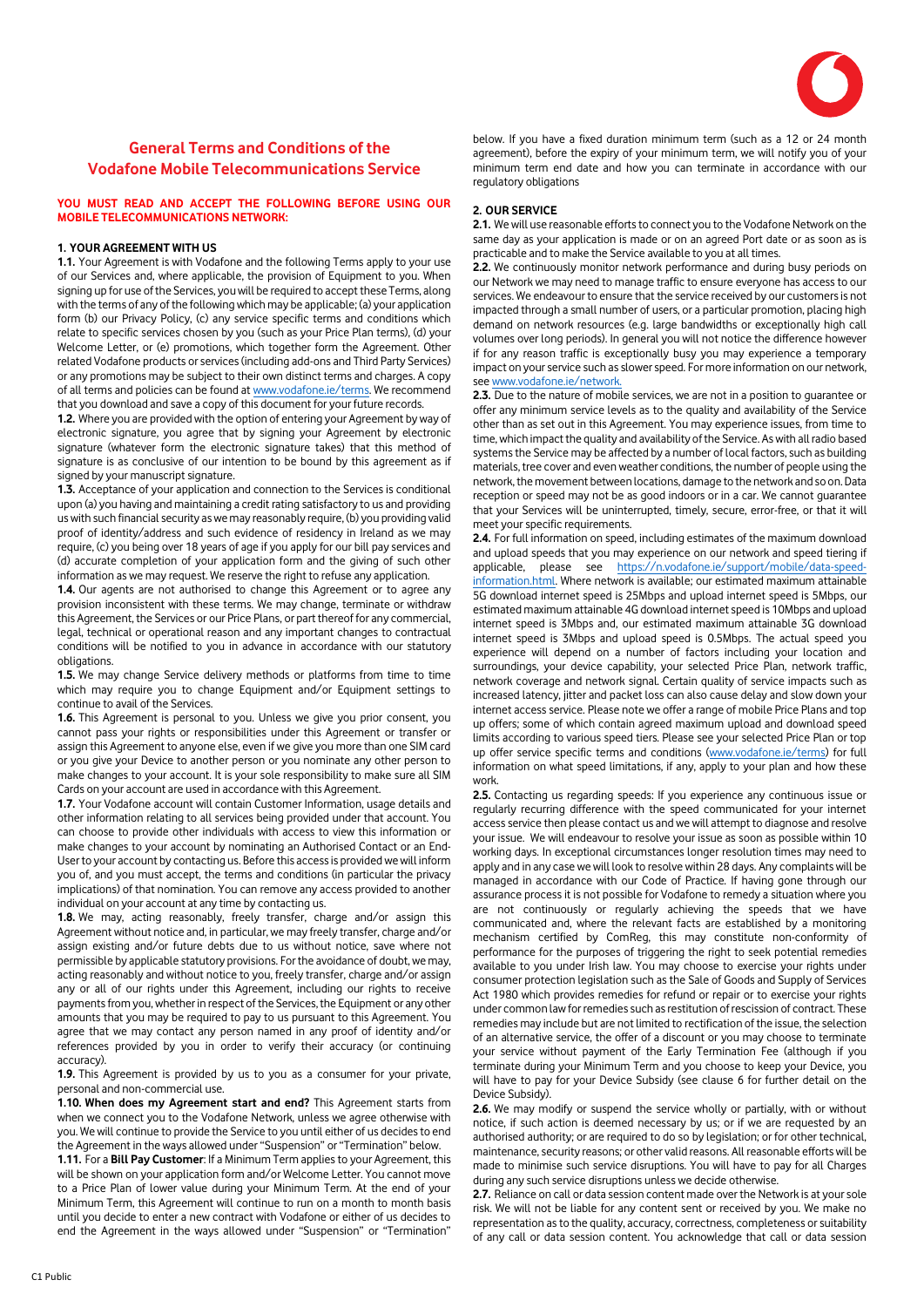

content may be protected by copyright, trademark or other intellectual property rights. You accept and agree that content may be manipulated, distorted, adapted, modified, stored or forwarded by others without restriction on wireless networks and the internet, and we will not be responsible or liable for such acts. You agree not to manipulate, distort, adapt, modify or forward any other content without the prior consent of the holder of the rights in such content. We do not accept responsibility for the security of data sessions; when you conduct a data session, you do so at your own risk and are solely responsible for adopting such appropriate security measures against unauthorised access to and interference with your equipment (or associated software/hardware and data) as may be necessary.

**2.8.** We make no representation and give no warranty as to the content, quality, availability, suitability or timeliness of any Third Party Service. We reserve the right to suspend or withdraw access to Third Party Services on a temporary or permanent basis at any time. Third Party Services are used at your sole risk and we are not liable for any loss or damage suffered by you arising from the use of such services. We may be required to bill you for such services. This clause includes, but is not limited to, the use of Services to access third party websites not controlled by us. We accept no responsibility for their content or services and no endorsement or approval of such sites by us may be implied.

**2.9.** We reserve the right, without prejudice to any other provisions of this Agreement, to issue such reasonable instructions or policies, either directly to your Equipment or by making available on www.vodafone.ie, concerning the use of the Services as may be necessary in the interests of; safety, quality of service, other customers, telecommunications services as a whole, or for any other valid reason. These may include acceptable use or fair use policies which provide more detail about the rules for use of certain Services in order to ensure that use of the Services is not excessive, to manage the Network, to combat or prevent fraud, or any security or vulnerability threats, and where the Services we offer or may introduce require certain rules, to ensure they can be enjoyed by all of our customers. If a fair usage policy applies to your account this will be detailed in your Price Plan, which sets out acceptable usage. You agree to comply with any policy (including any amended policy) as issued by us from time to time that applies to your use of the Services and a copy of these policies can be requested from Customer Care or viewed o[n www.vodafone.ie.](http://www.vodafone.ie/) 

**2.10.** Directory Services and Caller Display: You have a right to an entry, without charge, in the National Directory Database (NDD) at any time. On your request to Customer Care we will include your name, address and your Phone Number in the list we sent to the NDD and, unless advised by you, request that you will not be included on the NDD opt in direct marketing list. We shall display your Phone Number to called persons unless you request otherwise, which you can do by contacting Customer Care.

**2.11.** You can use the Services to access emergency services by calling '999' or '112' free of charge. In accordance with mandatory regulatory requirements, your caller location data may be passed to the emergency services. However, your ability to access emergency services in this way is dependent on the type of service you are using and you may be restricted from accessing emergency services because of operational and technical circumstances beyond our control, such as battery and coverage.

**2.12.** If you are under 18 you are not allowed access any services which are specified by us for customers who are aged 18 or over. If you are aged 18 or over and wish to access these services, you must meet the requirements of our age verification process.

# **3. YOUR OBLIGATIONS**

**3.1.** You agree that you are responsible for the acts and omissions of all persons using the Services and Equipment under this Agreement. Without any prejudice to any provision of this Agreement, you agree;

a. to use the Service as a consumer for your own private, personal and noncommercial use. For the avoidance of doubt, you may not resell the Service. If you use the Services for commercial purposes, you will be in breach of this Agreement and will not be entitled to rely on consumer rights legislation;

b. to adhere to and use the Services in accordance with this Agreement, any other reasonable requests or instructions we give to you under this Agreement and/or the instructions of an authorised authority and you understand that failure to comply with same entitles us to disconnect the Services in accordance with these Terms;

c. the information on your application form is accurate and you will provide any further information and assistance, as may be reasonably requested by us. Such requests may relate to our ability to enable the delivery of Services to you; to investigate any faults or issues; and to investigate to the manner of using or provision of the Services, including any alleged offences;

d. to not use, or permit the use of, the Service or the Equipment for any improper, abusive, indecent, obscene, unlawful, harmful, unauthorised, defamatory or fraudulent purpose or to cause any injury, offence or annoyance to any person or in a way that breaches another person's rights or for any commercial purpose (including the sending of automated or unsolicited messages to any person);

e. to not use, or permit the use of, the Service or the Equipment so as to cause the operation of the Network or the quality of service to be jeopardised, impaired or

interrupted or to interfere with the integrity or security of any telecommunications or IT network or system;

f. to only use approved Equipment with the Network, to comply with all laws, regulations and user guides governing its use and to remain solely responsible for the manner in which the Equipment is used;

g. to promptly pay all Charges and to promptly notify us of any change of name, address, other contact details or cessation of the Service by you;

h. to tell us immediately by telephone, if our Equipment and/or SIM Card is lost or stolen or your SIM Card is damaged. You will remain liable for all Charges incurred until we are specifically aware of same. We will provide a replacement SIM Card and we may charge you for this replacement SIM by deducting the cost from your account. The loss or inability to use the Equipment or SIM Card does not automatically terminate this Agreement or your liabilities. In particular where your SIM Card or Equipment is lost or stolen during the Minimum Term, you'll continue to pay the remaining Price Plan charges for our services for the remainder of the Minimum Term; and,

i. to indemnify and hold us harmless against all liabilities, claims, damages, losses, expenses, costs and proceedings, howsoever arising from any breach of this clause.

#### **4. CHARGES AND PAYMENT**

**4.1.** We offer a range of Price Plans with different rates and methods of charging. Charging rates and methods may vary depending on the type of call, data or text sent or received. You must pay all Charges incurred through your SIM Card or Equipment whether or not incurred by you personally and all costs incurred in enforcing this Agreement through one of the payment options we make available to you. Charges include VAT unless otherwise specified. Usage of Services outside of your Price Plan or top up offer allowance will be charged for at the rates on our Charges webpage. Any unused portion of the monthly allocation associated with a Price Plan or top up offer cannot be carried over to the next billing period, unless otherwise specified by us. Legacy price plans will not always be available. Details of all up to date bill pay and PAYG Price Plans, top up offers and Charges for the Services including bundled Services are published o[n www.vodafone.ie/rates](http://www.vodafone.ie/rates) or are available on request from Customer Care.

**4.2.** We may require you to pay a deposit as security for payment of Charges. A deposit is refundable after termination of this Agreement or after a satisfactory payment record is established and you have paid all amounts owing to us. Advance payments may also be required, which will be credited to your account. No interest will accrue on any deposit or advance payment.

**4.3.** For bill transparency and to help you monitor your level of consumption you can view your bill and usage using your online My Vodafone account on our Website or use our Vodafone mobile app.

**4.4.** We may choose the manner, time and methods as to how all Charges, deposits or advance payments will be paid. We reserve the right, at any time, to set-off any sum owing by you to us against any sum due by us to you, whether under this or any other agreement with us. We reserve the right to charge you a reasonable administration fee for each occasion a direct debit payment fails (provided the failure is not caused by us), which is set out on our Charges webpage.

**4.5.** Please note that certain Services are charged on the basis of the volume or type of transmissions sent and/or received by your Equipment over the Network except where your Price Plan provides otherwise. Our determination of the volume of transmissions will be conclusive. Volume indications given on your device screens may not be accurate. If there is a minimum charge for each session conducted using your Equipment and such session is terminated for any reason, the minimum charge may apply again if it is re-established.

**4.6.** Each 160 characters (or part thereof) of each non-MMS text message in the English language is charged as a separate text message. The number of characters allowed per text message may be reduced where the default language is changed from English. In some instances, the customer's device may convert larger messages which contain special characters or emoji(s) to a Multi-Media message (MMS), please note that text messages sent over MMS are charged by reference to the volume of data sent. Whilst we will make every effort to ensure that all text messages are delivered, you will be liable for all charges in respect of any text messages that are not delivered.

#### **4.7.** For a **Bill Pay Customer:**

a. Your bill will be provided on a periodic basis (usually monthly) and will state the amount you owe to us and the due date of payment. By default, your bill is provided to you online via electronic format. If you would prefer to receive your bill in a paper format, please contact Customer Care and we will arrange this for you free of charge. If you opt for paper billing, this will be sent to the billing address shown on the application form (or any other address notified to us) and will be deemed received on the second postal day after the date of posting. We may for operational reasons change our billing methods and periods and issue interim bills if or where necessary. A charge may apply for additional copies of a bill, which is set out on our Charges webpage.

b. All Charges and other payments must be paid by the due date specified on the bill. The default payment method is direct debit unless otherwise communicated to you, for more information on our other payment methods go to https://n.vodafone.ie/support/bill-pay-hub/bill-pay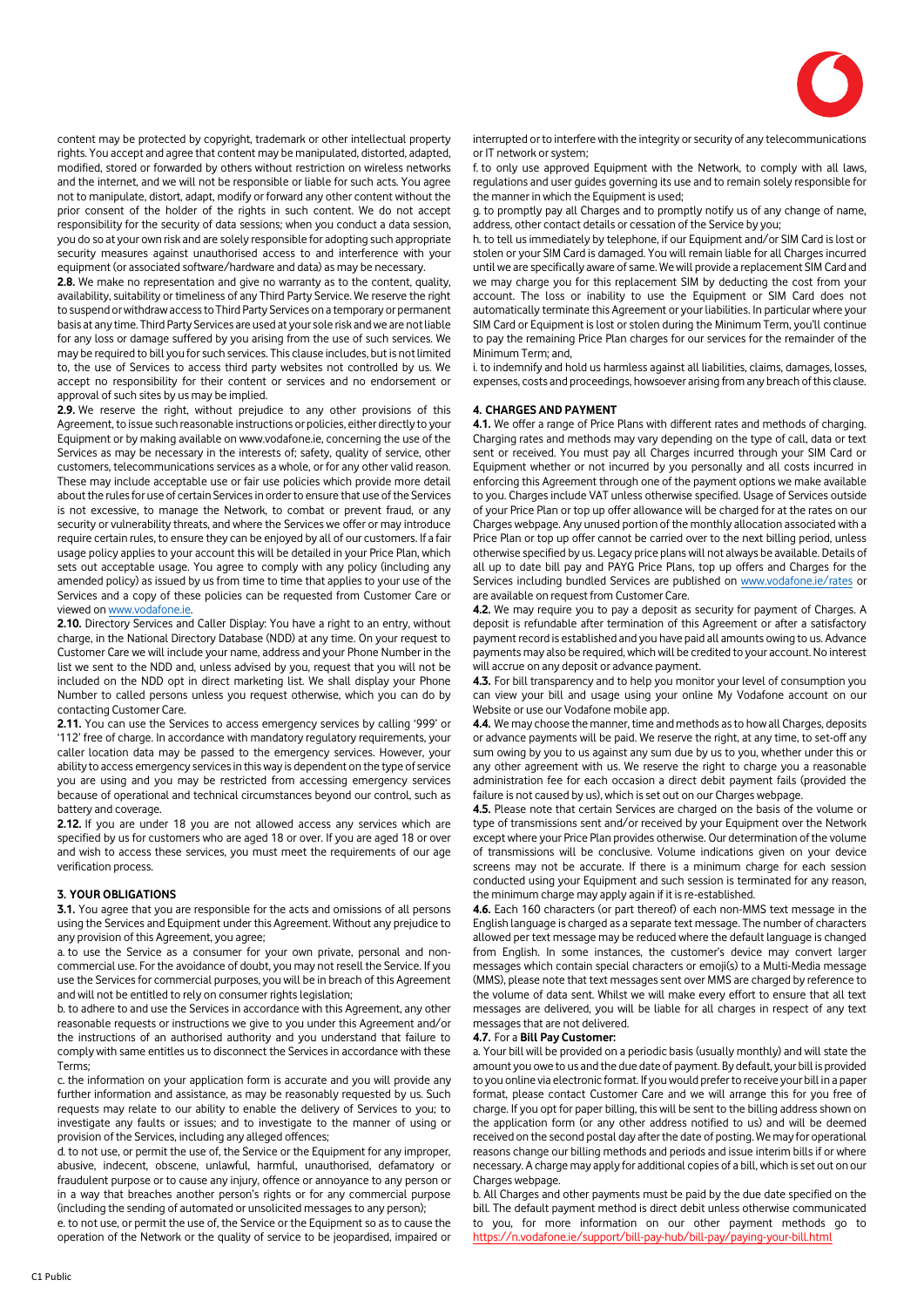

c. We charge for your Price Plan in advance but cannot do this for usage of the Services. Therefore, on your bill, the service charges are for the upcoming month and the usage charges are for the month just passed.

d. **Annual Price Adjustment:** If you are a new, upgrading or recontracting customer on or after 30 July 2021 with a minimum term of 6, 12 or 24 months, your agreement will be subject to an annual price adjustment in April of each year. This means your monthly Price Plan charge will increase by an amount equal to the Consumer Price Index rate published by the Central Statistics Office in January of each year (this is the "CPI rate") plus an additional 3% of your Price Plan charge to reflect ongoing investments we make in our mobile network, products and services. This will be applied from your April bill. In the event that the CPI rate is negative, then no CPI amount is applicable but the additional 3% will still apply.

#### **4.8.** For a **PAYG customer:**

a. You can pay for Services on a prepay basis by purchasing top up credit which you can then add to your account. The amounts you are charged will be calculated in accordance with your PAYG Price Plan which applies along with any top up offer selected by you. You can purchase credit using any of the methods made available by us from time to time and may thereafter use the service for a period of 6 months. Where all credit has been used you will not be able to send texts, use mobile data or make calls (with the exception of calls to the emergency services).

b. Some independent retailers may apply a surcharge to credit sold in their stores. We do not control the price at which credit is sold by independent third parties and any surcharge is at the discretion of such third party.

c. A minimum level of credit (as specified by us from time to time) must be applied to your account every 6 months or at such intervals as we may specify from time to time failing which you will not be able to send texts, use mobile data or make calls (please refer to our Website for details). All unused credit will be carried forward at the time credit is applied to your account provided the minimum required level of credit has been applied to your account at least once during the specified interval. You may continue to receive calls and texts for a period of 8 months (or such other period as we may advise from time to time) following the date on which credit is last applied to your account. If the Equipment remains inactive or no credit is applied for a total period of 8 months or such other period as we may advise, all unused credit will be lost, and your Phone Number will be disconnected from the Network.

d. Top up codes for credit must be activated within 2 years of the issue date. After this period, it will not be possible to redeem any credit associated with the code.

e. Please note that delays may occur in charging for certain text messaging services. This may result in an immediate reduction in your credit when credit is next applied to the account.

#### **5. ROAMING AND INTERNATIONAL CALLS**

You may use the service while located outside the Republic of Ireland. However, access to local networks will depend upon the arrangements between local Network Operators and us. Special charges will apply to such use of the Services outside of the Republic of Ireland. The terms and conditions which apply to roaming can be consulted on our Website at [www.vodafone.ie/roaming.](http://www.vodafone.ie/roaming) Under EU Roaming Regulations, you can use your monthly domestic allocation of minutes/data/texts while roaming in the EU in the same way you use the allocation domestically. A fair use threshold may apply. For any other destination the monthly allocations cannot be used while roaming. For all charges related to Roaming and International calls please see our Charges webpage.

#### **6. PHONE NUMBERS, EQUIPMENT AND SIM CARD**

**6.1.** You do not own the Phone Number we provide you with as part of the Services. We reserve the right at any time to alter or replace a mobile Phone Number allocated to you or any other name, code or number whatsoever associated with the Service.

**6.2.** We shall issue you with, and license you to use a SIM Card to access the Services and for no other purpose, on the condition that the SIM Card shall remain our property and shall be returned to us upon request. We may charge you for the cost of checking, repairing or replacing a SIM Card.

**6.3.** Where you have purchased a Device from us, the terms of this Agreement, where applicable, apply to your use of that Device.

**6.4.** Where you have purchased a Device from us and you have chosen to pay part of the purchase price of the Device upfront and the remaining amount by instalments, you will not be charged any fees or interest for choosing to pay for the Device this way rather than paying the full purchase price for the Device up front. Where you choose to avail of the option to pay for part of the purchase price of the Device by instalments, you confirm that Vodafone has not invited you by advertisement to avail of such payment arrangement for the purchase of the Device.

**6.5. Device Subsidy:** A Device Subsidy will be applicable to you where you have purchased a Device from us in a bundle with the Services, and you have chosen to pay part of the purchase price for the Device upfront and the remaining amount by instalments. Where the Agreement is terminated during the Minimum Term, in certain situations as detailed in Clause 10, you will have to pay the Device Subsidy.

Where applicable, all the information required to calculate your Device Subsidy is set out in your Welcome Letter. The Device Subsidy you pay will be the smaller of: a. 1/24 of the original value of the Device less any up-front payment you made towards it, multiplied by the number of months left of your Minimum Term at the time the Agreement terminates; or

b. the monthly recurring Price Plan charge for the amount of time remaining on your Agreement (calculated from the day on which your Agreement terminates until the end of your Minimum Term).

Where applicable, we'll add the Device Subsidy to your final bill. If you require assistance calculating your Device Subsidy (for example, if you will terminate in the middle of a monthly billing period) please contact us and we will provide you with the amount.

**6.6.** Where you have purchased a Device from us and chosen to pay part of the purchase price by way of instalments over time, you agree that if you fail to pay any of the instalments on time, we may take legal action against you for non-payment. **6.7.** Our Equipment is locked to the Vodafone Network and you are restricted from using the Equipment on any other network (unless you are roaming). Should you wish to use the Equipment on any other network you must meet certain conditions (and a charge may apply) before we can supply you with an unlocking code. If you are a Bill Pay Customer who has purchased Equipment from us, we are not obliged to provide an unlock code to you until you have been connected for at least 12 months, or you have spent at least €200 on your account, and you must have no outstanding balance on your account. If you are a PAYG Customer who has purchased Equipment from us; your first unlock code will be provided if you top up by more than €127 in the previous 12 months. Increased top up amounts are required for second and third unlock codes within a 12 month period. You must not permit the Equipment to be unlocked from the Vodafone Network by anyone other than us or the manufacturer. Please see<https://nac.vodafone.ie/> or contact Customer Care for further information on unlocking the Equipment.

**6.8.** Where we supply you with goods; we have a legal obligation to supply goods that conform with this contract and in accordance with the Sale of Goods and Supply of Services Act 1980 (as amended) and the Sale of Goods Act 1893 (as amended).

#### **7. NUMBER PORTING (Switching Network Operators)**

**7.1.** If you are transferring your number to the Vodafone Network from, or transferring your number from the Vodafone Network to, another mobile Network Operator ("Port") you will have to comply with the Porting requirements of your current mobile Network Operator (the "Donor Operator") and our Porting requirements. Porting away from us will be treated as a termination of this Agreement. We do not warrant, represent or guarantee that any equipment will function or operate on any other Network Operator's telecommunications network.

**7.2.** Persons wishing to Port to the Vodafone Network are subject to the following terms and conditions ("Our Porting Requirements"):

a. You warrant and represent that you are the account holder, principal user or authorised representative (this includes the account holder for Bill Pay customers, or the principal user of the account for PAYG) on the Donor Operator records to instruct us to Port.

b. We may vary the Porting requirements from time to time. If this Agreement has been signed and a later Porting date has been requested, the service and your obligations pursuant to this Agreement will not commence until the selected Porting date.

c. If you wish to Port to us, you must complete the application form or the online Porting process. Ports may be requested up to 30 days in advance of the required Porting date.

d. You cannot withdraw your instruction to Port once the Porting process has commenced. Ports may be cancelled (prior to commencement of Porting process only) by requesting the cancellation in the same manner that the Port was originally requested (e.g. if you request in store you must return to the same store to cancel it). The status of the Port at the time of cancellation will determine the inter-operator processes and the ability to cancel.

e. Subject to the below, your request to Port is formal notice on the Donor Operator of your termination of your agreement for mobile telephony services with them (if any).

**7.3.** You acknowledge that:

a. only your Phone Number will be Ported;

b. services offered by your Donor Operator will not necessarily be transferred or available on the Vodafone Network, this will include the loss of voicemail messages, SMS messages, data or facsimile services;

c. you will lose all credit and allowances in your account immediately on the Port being completed. In the event of switching, you are entitled to a refund, on request to us, of any remaining credit that you have put on your account. An administration fee as set out in Charges may apply to the processing of this refund;

d. you may have outstanding contractual obligations including outstanding bills and/ or termination charges owed to your Donor Operator, and you remain liable and responsible for these;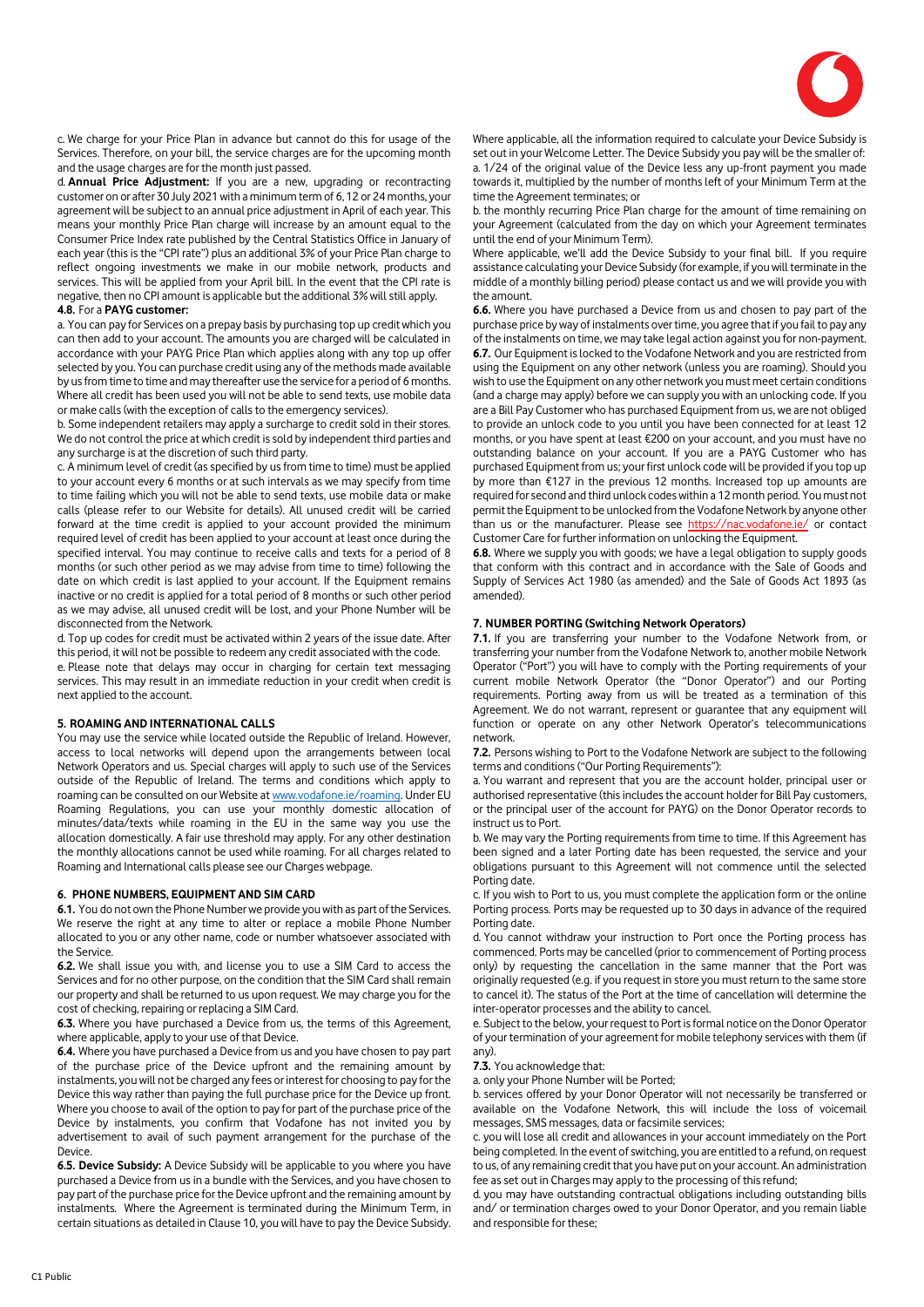

e. you may need to get SIM security or network locking functions removed by your Donor Operator or get new equipment;

f. your existing device may not be type-approved on the Vodafone Network and performance or functionality may vary as a result of this, certain settings may require updating.

g. for multi-line ports you or your authorised representative may be contacted by the Donor Operator seeking to confirm that the port is authorised.

**7.4.** Ports may be rejected if

a. information you provide is incorrect, inaccurate, false, misleading or does not match the data held by your Donor Operator;

b. the Phone Number in your possession has been reported lost or stolen;

c. your Phone Number has been returned to the pool of available Phone Number's following cessation of use; or,

d. if you give fraudulent, false or misleading information you acknowledge that you will be personally liable and responsible for such information and you may, in appropriate cases, be referred to the lawful authorities for prosecution.

**7.5.** We do not warrant, represent or undertake that your Phone Number will be Ported within any specified timeframe or at all, however, we will endeavour to Port your Phone Number within the shortest possible time on the date we have agreed and in any case within 1 working day of same. Please contact us in the event of Porting delay and we will deal with your query, and advise on any potential compensation or refund arrangements, in accordance with procedures set out in our Code of Practice

**7.6.** During the Port process there may be a period of outage of your mobile service and/or any related or ancillary services. We will not be liable or responsible for any damage, loss, costs or expenses or other liability in contract or otherwise direct or indirect incurred as a result thereof. This does not affect your statutory rights.

# **8. DATA PROTECTION: HOW WE MAY USE YOUR INFORMATION AND PERSONAL DETAILS**

**8.1.** This section is in conjunction with our Privacy Policy, which is in addition to and forms part of these Terms and Conditions, and is available on [www.vodafone.ie/aboutus/privacy.](http://www.vodafone.ie/aboutus/privacy)

**8.2.** We will comply with all of our legal obligations without limitation under the Data Protection Legislation. We will collect and process personal data for legitimate business purposes that are connected with the delivery of the Services to you as set out in our Privacy Policy. By entering this Agreement, you acknowledge that your personal data will be used for the legitimate business purposes of Vodafone as set out in the Privacy Policy and which may include the following:

a. processing your application,

b. conducting credit and anti-money laundering checks,

c. supplying you with our products or Services,

d. administering your account,

e. calculating usage, charges and invoicing,

f. customer services and the efficient management of call and traffic data. monitoring and recording calls to or from our Customer Care support service for training and quality purposes,

g. Customer record purposes and in order to track reported problems;

h. to prevent, detect and investigate fraud or any other criminal activity;

i. to investigate improper use of the Services or the Network; or

j. to review aggregate usage behaviour on the network and billing history for pricing, statistical and Customer service purposes.

**8.3.** The use of your information for purposes other than those outlined in this Agreement will be subject to your consent as given in your Customer Acceptance Form and your authorisation. If you wish to change your marketing preferences or advance data preferences at any time, please do so by contacting us at 1800 200 234 or log ont[o www.vodafone.ie.](http://www.vodafone.ie/)

**8.4.** Personal data will be retained for a reasonable period in a secure environment in accordance with our legislative obligations under the Data Protection Legislation.

**8.5.** Vodafone may find it necessary to disclose certain Customer information to its group companies, other Network Operators and Vodafone's agents and also to third parties as described in our Privacy Policy.

**8.6.** Vodafone will respect your rights (as defined by Data Protection Legislation). If you wish to exercise your rights, please visit <https://n.vodafone.ie/aboutus/privacy-cookies.html>

**8.7.** Vodafone, will as part of any dispute resolution process, between itself and you, disclose such personal data as it deems reasonable and necessary, to the arbitrator/mediator in confidence.

**8.8.** We may in certain limited circumstances disclose certain information regarding the accounts of Customers who are under the age of 18 years to the parents or guardians of such Customers who have registered with us for this purpose and who comply with the verification procedures specified by us. However, we may at our absolute discretion refuse to disclose any such information to any person in the event that we are not satisfied that the person requesting the information is the person who has registered with Vodafone for this purpose.

**8.9.** If you are not registered with us, we shall not provide you with any statements in relation to your account or records of calls made or received in the normal course of the Service.

# **9. SUSPENSION**

**9.1.** We may immediately, without notice, suspend or terminate the Service wholly or partially for any valid reason, including without limitation, where:

a. you do not comply with, or we in our reasonable opinion consider that you are not complying with, the terms of this Agreement;

b. you breach any provision of the "Your Obligations" section;

c. you engage in any activity (or permit any activity) which we, in our sole discretion determine or consider (a) to be contrary to this Agreement, existing legislation or regulations applicable to provision of the Service or (b) is or is likely to have an adverse impact on the quality of the service or the integrity of the Network. Such activities may include (but are not limited to) using the service to make calls to or from any mobile gateway, 'SIM box' or similar or related devices;

d. you fail to pay us any monies due under this Agreement or any other agreement with us on the due date specified in any bill or we reasonably believe that you are, or will be, unable to comply with payment obligations, or represent a credit risk as may be determined by us from time to time;

e. if the Network requires modification or maintenance or for security or technical reasons it is not possible to provide the Services;

f. we are unable to contact you following reasonable efforts; or

g. for a **PAYG customer** if you choose not to purchase top up credit or make a chargeable use in respect of your account for a period of 8 months; or,

h. if we believe that when you have made a payment towards your account, you have paid or are attempting to pay using stolen or otherwise barred or false debit or credit card or if the debit or credit card transaction is at some time charged back to us. We may remove the bar when we have been paid the amount owing to us.

**9.2.** During any period of service suspension, you will remain liable for all Charges unless we decide otherwise. We reserve the right to reconnect you to the Vodafone Network and to charge you a reasonable administration fee, as set out in our Charges webpage, for each suspended subscription and/or require revised payment terms (including security payments).

**9.3.** For a **PAYG customer:** Where the Services are suspended, restricted or ended because you have chosen not to purchase top up credit and/or make a chargeable use in respect of your account for a period of 8 months, we reserve the right to provide you with 7 days' notice that you will be disconnected from the Vodafone Network.Where we provide you with 7 days' notice of disconnection any credit held on your account will be immediately lost at the date of disconnection and the Phone Number which we previously provided to you will only be available for a limited quarantine period. Following the end of this quarantine period the Phone Number will no longer be available to you and will be recycled. If you wish to reconnect the number within this period, you must contact Vodafone customer care and request this. Following the reconnection, the number must be topped up within 14 days, or it will be disconnected again.

# **10. TERMINATION**

# **IF YOU WANT TO END THE AGREEMENT:**

**10.1.** If you enter a "distance" or "off-premises" contract with us under the EC (Consumer Information, Cancellation and Other Rights) Regulations 2013 you may have the right to cancel this Agreement within your cooling off period, which expires 14 days following receipt of your goods or in the case of services, 14 days from the date your Agreement starts. To exercise this right to cancel you must notify us before the expiry of your cooling off period and you can do this by calling 1907 or by using the cancellation form. This right is subject to us receiving the required notice, the payment of charges incurred by you prior to cancellation, and the return of all equipment provided to us. Where you have used the products or services supplied to you to avail of mobile services before the expiry of the cooling off period you will be liable for any diminished value of the products or services. You will only be liable for any diminished value of the goods resulting from the handling of goods beyond that necessary to establish their nature, characteristics and functioning. To find out more information and to access the cancellation form, please view our website[: https://n.vodafone.ie/support/orders.html.](https://n.vodafone.ie/support/orders.html)

**10.2.** For a **PAYG Customer:** this Agreement may be terminated by either party by giving notice or on the completion of the Porting process. If you Port to another mobile Network Operator, this Agreement will terminate on the completion of the Porting process. You can also end the Agreement by not using the Services and choosing not to top up your account at any stage in accordance with section 9.3. **10.3.** For a **Bill Pay Customer:** If you want to end the Agreement:

a. **because you simply want to leave us**, you may do so by giving us at least 30 days' notice or by Porting to another mobile Network Operator. If you Port to another mobile Network Operator, this Agreement will terminate on the completion of the Porting process. In each case, where you terminate the Agreement during the minimum term, you will have to pay an Early Termination Fee.

b. **because of the quality of our services**. If there is a significant continued or frequently recurring difference between the actual performance of our services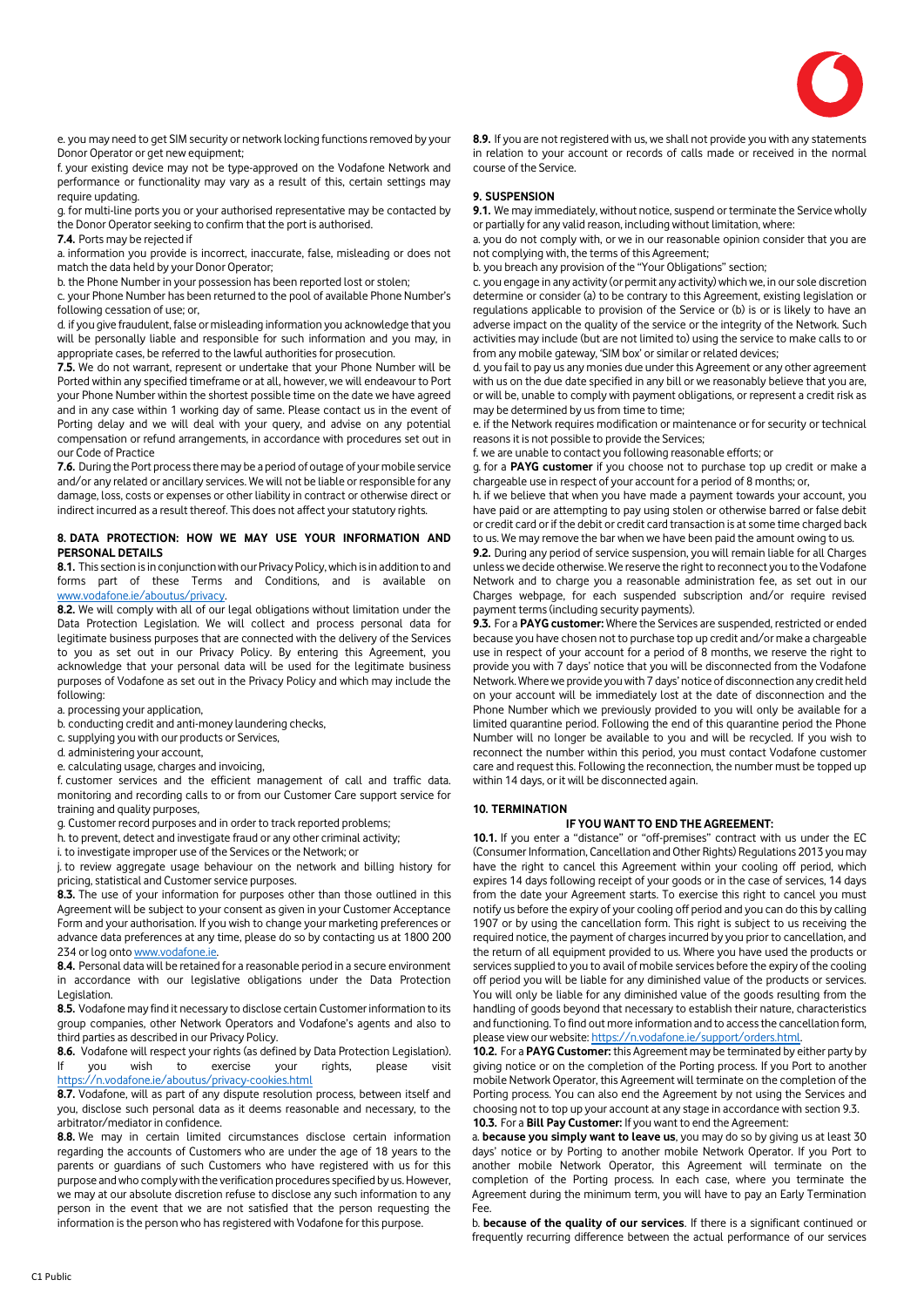

and the service levels set out in this Agreement, you may be able to leave this Agreement during the Minimum Term without paying the Early Termination Fee (although, if you choose to keep your Device, you will have to pay for your Device Subsidy). To terminate the Agreement in this way, you will need to follow the process set out in clause 2.5 of this Agreement.

c. **because of changes**. If we make a change(s) to the contractual conditions of this Agreement you will have a right to leave this Agreement during the Minimum Term without paying the Early Termination Fee (although, if you choose to keep your Device, you will have to pay for your Device Subsidy). The right to leave this Agreement will not apply if the change(s) to the Agreement are (i) exclusively to your benefit, (ii) of a purely administrative nature and have no negative effect on you, or (iii) are directly imposed by European Union or Irish law. We will notify you of change(s) to the contractual conditions of this Agreement. If the right to leave the Agreement arises and you then wish to exercise the right, you must provide us with notice of termination within one month of receiving the notification from us of the change(s). If we do not receive notice of termination from you within this time period, you will be deemed to have accepted the change(s).

d. **because of any other legal right to terminate early under European Union or Irish law.** If you have a right under European Union or national law to terminate this Agreement before the end of any applicable Minimum Term, you will be able to leave us early without paying an Early Termination Fee (although, if you choose to keep your Device, you will have to pay for your Device Subsidy).

e. **In cases (b)-(d),** if you choose to return your Device to us, it must be returned to us in full working order within 14 days of the date of termination of the Agreement. You will be liable for cost of return, unless we advise you otherwise. If you do not return the Device to us within this time period, you will have to pay the Device Subsidy. Information on the Device Subsidy is contained at Clause 6. 5.

**10.4.** You can provide termination notice to us by contacting Customer Care. **IF WE WANT TO END THE AGREEMENT:**

**10.5.** We may end this agreement by providing 30 days' notice to you.

**10.6.** Aside from any other provision contained in this Agreement, we may, by written notice, terminate this Agreement with effect from the date set out in the notice, and cease to provide the service, where:

a. there is a failure by you to observe or perform any term or obligation set out in these Terms, this Agreement or any relevant law;

b. you fail to rectify the reason which has given rise to a suspension of the Service under our Suspension Clause, within 14 days of the suspension being imposed; c. you supply us at any time with false, inaccurate or misleading information;

d. you are adjudicated bankrupt, become insolvent or make any composition or arrangement with or assignment for the benefit of creditors; or,

e. if for any reason we are unable to provide the Service.

**10.7.** If we terminate the Agreement under clause 10.6, other than clause 10.6.e, during the Minimum Term, you will have to pay the Early Termination Fee. If we terminate the Agreement under clause 10.5 or 10.6.e during the Minimum Term, you will not have to pay the Early Termination Fee although you will have to pay for your Device Subsidy.

**10.8.** Where the Agreement is terminated all charges will continue to accrue and be payable until the date of termination, depending on the circumstances. In certain circumstances we may become aware of outstanding charges after the date of the bill issued on termination (e.g. roaming charges that are subsequently advised to us by our roaming partners), in these circumstances, we will be entitled to raise subsequent bills and you will be obliged to discharge all such bills by the due date specified on the bills. If you Port from our service, you accept that usage charges for the immediate billing period prior to Porting out will be applicable, plus any other relevant charges or outstanding amounts on your account.

**10.9.** Upon suspension or termination of the Agreement, we will disconnect your SIM Card from the Vodafone Network.

**10.10.** Services are supplied for domestic use in the Republic of Ireland. We will monitor the use of any newly activated SIM Cards on the Vodafone Network to ensure the SIM Cards are being used in Ireland. In circumstances where there is no usage in Ireland following activation, we reserve the right to deactivate the SIM Card without further notice.

#### **11. LIABILITY**

**11.1.** We will exercise such reasonable skill and care in the provision of the service as may be expected of a reasonably competent mobile telecommunications Network Operator. Except as expressly stated in this Agreement, all conditions, terms, warranties and representations (whether express or implied by law) in relation to the provision of the Service are excluded to the fullest extent permitted by the applicable law. As you are a consumer, the terms of your Agreement will not affect any statutory rights which you may have under any law and which we cannot limit or exclude under any contract or agreement with you.

**11.2.** We will have no liability to you (or to anyone claiming through you) for any direct or indirect or consequential loss suffered (whether or not foreseen or foreseeable), including loss of profit, or loss of goodwill for any reason. Scenarios where this applies include, but are not limited to, the following:

a. failure, interruption, delay, suspension or restriction in providing the Service which is due to any act of God, civil commotion, pandemic or epidemic,

government control restrictions or prohibitions, any other act or omission of any public or regulatory authority (whether local, national, international or supranational), an act of default of any supplier, agent or other person, strikes, work stoppages or labour disputes or any other cause whatsoever which is beyond the reasonable control of Vodafone or any other Service issue or cause whatsoever;

b. any unlawful or unauthorised use of or access to the Network, service or Equipment by you or third parties;

c. any claim arising out of any act or omission by you, your servants, or agents, or arising out of any reliance placed by such persons on content;

d. any valid suspension of the service or termination of the Agreement;

e. any claim arising in relation to the provision (or non-provision), maintenance or use of telecommunications lines, channels, equipment, networks or services or arising out of transmissions being dropped or connections being lost for any reason; or,

f. any loss, theft or malfunction of the SIM Card or Equipment.

**11.3.** We will not be liable for any indirect or consequential loss or damage whatsoever (whether it is foreseen or unforeseen) including but not limited to loss of profits, data, revenue, business, anticipated savings, or goodwill. Nothing in these terms will have the effect of excluding or limiting the liability of Vodafone for death or personal injury resulting solely from its act or omission. Otherwise, any liability we have to you under this Agreement will not exceed the sum of €2,000 per claim. **11.4.** We will not be liable for the effects upon you, or upon any electronic or radio systems in equipment, vehicles or aircraft in your vicinity, of any emissions or transmissions to, from, through or by the Vodafone Network and/or the equipment.

**11.5.** We accept no liability whatsoever for; (i) any product or service advertised or promoted, offered or sold by third party service providers for use on the Network or otherwise, including any mobile phone or device used in conjunction with the service, or; (ii) any omissions and/or errors which may be included in any marketing communications in this regard.

#### **12. CUSTOMER SUPPORT, MAINTENANCE, CODE OF PRACTICE AND COMPLAINTS**

**12.1.** The various customer support and maintenance services provided by us change from time to time but details of the most up-to-date services and the ways in which you can contact us are available at [www.vodafone.ie/contactus/](http://www.vodafone.ie/contactus/) or by contacting Customer Care.

**12.2.** If you are a customer with special needs (for example an elderly or disabled customer) we can provide you with Services and products for your needs. We can also provide you with information material in other formats, such as braille, audio or large print. You can also view our accessibility statement at www.vodafone.ie/accessibility.

**12.3.** If you are unhappy about the Services or if you wish to raise a dispute with us in relation to anything in this Agreement, contact Customer Care or log onto [www.vodafone.ie/aboutus/code/custcare/escalation](http://www.vodafone.ie/aboutus/code/custcare/escalation) for detail on procedures. Our Code of Practice contains lots of information; including information on our complaints procedures, on the settlement of disputes and on how to request remedies such as a refund or compensation from us for failures by us to meet contracted service quality levels or, where applicable, in the case of security incidents, threats and vulnerabilities. It also provides information on accessing the EU online dispute resolution platform. If, at the end of the complaints process, you feel your complaint has not been properly addressed, you can contact the Commission for Communications Regulation a[t www.comreg.ie.](http://www.comreg.ie/) 

#### **13. GENERAL**

**13.1.** If we need to send you notices under this Agreement, we will send them to you by phone, post, email, SMS, via any Vodafone application that you are using as part of the Services or by uploading them to www.vodafone.ie. We will use the contact details you have provided to us and you must tell us about any changes to your contact details. We will treat any notices we send you by post, email or SMS text as having been received by you within a reasonable amount of time after we send them. We will treat any notices we make vi[a www.vodafone.ie](http://www.vodafone.ie/) or any Vodafone application that you are using as part of the Services as having been notified to you from the date of publication.

**13.2.** This Agreement is governed by Irish law and subject to the jurisdiction of the Irish Courts. Any reference to any legislative act or provision will, unless the context otherwise requires, be considered as a reference to such act or provision as amended, re-enacted or replaced. Where we exercise any of our powers under this Agreement, such exercise will not prejudice or affect the exercise of any other right or remedy which may be available to us.

**13.3.** This Agreement is the complete agreement between you and us. Any provisions of this Agreement which are intended by their nature to continue, or to come into effect after termination or suspension, will survive termination or suspension of this Agreement and continue in full force and effect. If any of the terms of this Agreement are not valid or enforceable this will not affect the other terms. We may replace any term of this Agreement that is not valid with a similar term that is. Any waiver, concession or extra time we allow you is limited to the